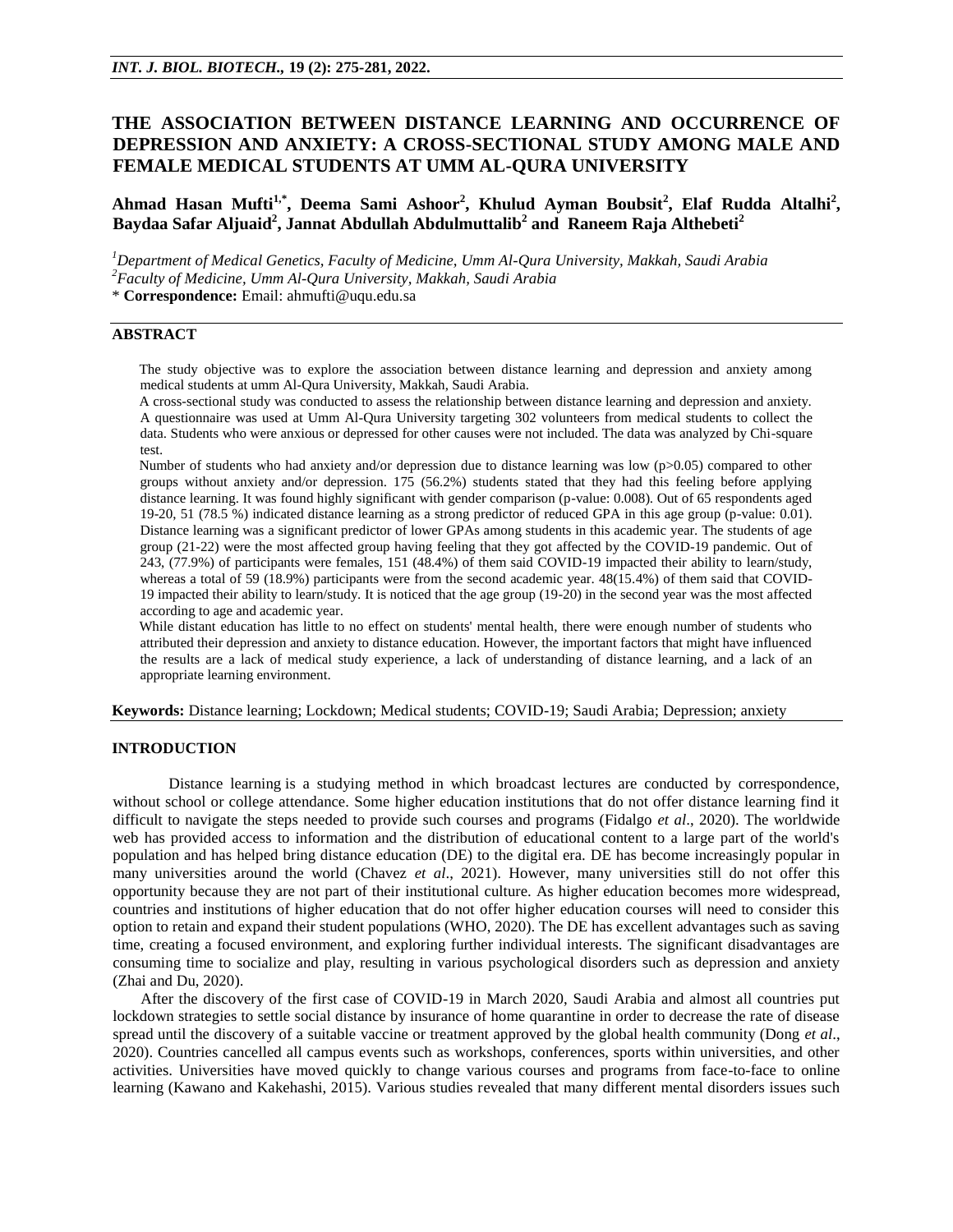as anxiety, stress, fear, and depression were increased during the ongoing COVID-19 pandemic (Gritsenko *et al*., 2020).

Anxiety is considered one of the basic emotions that can be defined as uncertainty and excessive fear; it usually occurs due to the thought of continuous self-esteem throughout life, and it may block the process of ordinary thought. Anxiety can be classified according to its duration. Patients suffering from anxiety usually avoid interaction with material and favour a passive approach. Depression is a mood or emotional condition characterized by feelings of low self-esteem or guilt and reduced ability to enjoy life. A person suffering from depression usually suffers from several symptoms such as feelings of sadness, frustration, and increased self-esteem, reduced ability to enjoy everyday activities, slow energy, anorexia, and insomnia (Bao *et al*., 2019).

Previous studies in the literature revealed an inverse relationship between student achievement and anxiety or depression, and there is an inverse correlation between depression and the awareness of actual intellectual and emotional results in online learning education (Choi *et al*., 2017).

The prevalence of mental health issues such as anxiety and depression has been studied among Chinese academic students in China and its relationship with social media (Gao *et al*., 2020). The research findings indicated a significant incidence of mental health issues which were positively associated with frequent social media exposure (SME) during the COVID-19 outbreak. The results revealed a high prevalence of anxiety and depression, which positively correlated with a high frequency of SMEs during the COVID-19 outbreak (Gao *et al*., 2020). Effect of elearning crack-up was assessed in Bangladesh that happened during the COVID-19 pandemic on psychological distress and fear of academic year loss among college students and to assess the impact of student's fear of academic year loss on student's psychological distress (Hasan and Bao, 2020). This study confirmed that ineffective e-learning and fear of academic year loss could cause psychological distress among college students.

A cross-sectional study was carried out to assess online learning advantages and disadvantages in Jordan; maintaining social distance was the most significant advantage of e-learning (Al-Balas *et al*., 2020). The most significant drawbacks were a substandard technological setup and a lack of direct interaction. In terms of student preferences, 75% of students were dissatisfied with their experience.

Perceived stress level among students during COVID-19 was investigated in a study and it was found that during the outbreak in Saudi Arabia, there was a moderate to high-stress level among students; most participants were female (74.7%) and secondary school (79.8%) students (Al-Ateeq *et al*., 2020). A Study conducted among Bangladeshi university students during the COVID-19 pandemic, demonstrated empirically that a significant proportion of Bangladeshi university students have experienced depression and anxiety symptoms throughout the current pandemic (Islam *et al*., 2020). Financial insecurity has been linked to increased depression and anxiety among university students along with academic and professional insecurity (Islam *et al*., 2020).

Another study was done to explore anxiety factors among students of distance learning in context to Allama Iqbal Open University in Pakistan' where it was noticed that students felt more anxiety in the distance learning approach and they were unable to discuss or share problems with instructors daily due to distance (Ajmal and Ahmad, 2019). The objective of the study was to search out anxiety factors among distance learners. A group of students studying in distance institutions faced a lot of problems and anxiety factors. Findings revealed a significant difference between male and female university students regarding anxiety and performance. Compared to female students, male students felt slightly high anxiety levels due to different anxiety factors under study (Ajmal and Ahmad, 2019).

A cohort study depending on cluster sampling investigated the course grades and practical exam grades to measure student achievement and compared the performances of the synchronous distance education and traditional students (Goldsmith *et al*., 2009). Academic performance did not vary statistically between the synchronous distant education and conventional cohorts in any of the 13-course grades or eight practical/lab grades assessed. These results suggest that the academic achievement of physician assistant students was not dependent upon whether they received their curricular content via synchronous distance education or standard delivery (Goldsmith *et al*., 2009).

It was reported that anxiety leads to lower educational scoring, as anxiety in distance learning education harms life experience and expectation as a result (Gibbs and Habeshaw, 1992). Distance learners tend to fear failure, but on the contrary, can have high expectations, even unrealistic of themselves. They may have had negative experiences in education and assumed that distance learning may provide a non-enabling learning environment similar to many schools (Gibbs and Habeshaw, 1992).

In view of conflicting reports and investigations, it was necessary to have an idea about the influence of distance learning that may cause any psychological/ behavioural problems in Saudi Arabia. Hence, we planned to conduct the current study for exploring the association between distance learning and depression and anxiety among male and female medical students at umm Al-Qura University.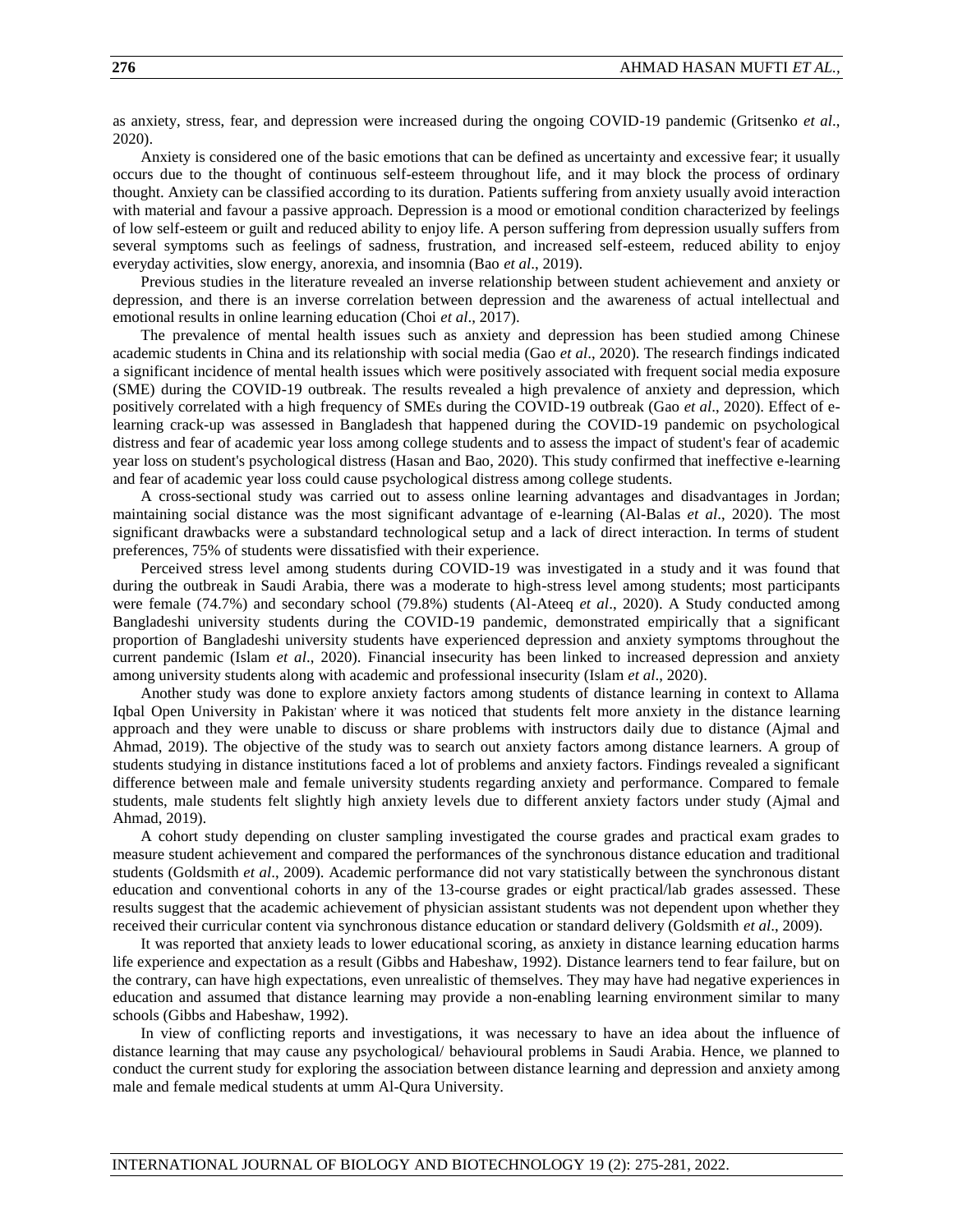The present cross-sectional study was conducted from August 23, 2021 to December 23, 2021 at Umm Al-Qura University. Students' consent / willingness for participating in the study was obtained. Those students who were found anxious or depressed due to reasons other than distance learning were excluded. The target sample size was 302 participants.

The statistics were gathered through an online survey accessible to all medical students at Umm Al-Qura University. The questionnaire consisted of four sections: participant's sociodemographic background, depression scale, anxiety scale, and distance learning as a cause of depression and anxiety.

Various questions in the questionnaire provided information i) whether the depression and /or anxiety were a brand new and as a result of distance learning? ii) whether the feeling of having depression and /or anxiety was present before the application of distance learning? iii) whether a decrease in academic activity/ record or GPA was noticed during distant learning? iv) whether COVID-19 concerns affected the ability to learn/ study?

Data was entered, compiled, and analysed using SPSS software (version 24). The Chi-square test was mainly used for statistical analysis.

### **RESULTS**

Study conducted in the present report comprised several questions given in a questionnaire. The results for various questions for the participating students compiled in the questionnaire data of the participating students are shown below in Table 1. The first question in the questionnaire was:

#### **1. Do you think this depression and\or anxiety is a brand new and as result of distance learning?**

A total of 312 participants were analysed (Table 1). Ninety-nine students (31.6%) said that their depression and anxiety were related to distance learning divided into 31 students (47.7%) of age group 19-20, 34 students (27.0%) of age group 21-22, and 34 students (28.1%) of age group 23-25. On the other hand, there were 213 students (68.4%) who said it is not related while dividing into 34 students (52.3%) from the 19-20 age group, 92 students (73.0%) from the 21-22 age group, and 87 students (71.9%) from 23-25 age group**.** It is noticeable that the number of students who have anxiety and/or depression due to distance learning is low compared to other groups.

Out of 312 participants, 69 (22.1%) were male, 19 (6.1%) of them related their depression and anxiety to distance learning. However, the other 55 (16.0%) said it was not related to distance learning. 243 (77.9%) of participants were female, 163 (52.2%) of them related neither depression nor anxiety to distance learning. 80 (25.6%) of them related depression and anxiety to distance learning.

A total of 59 (18.9%) participants were from the second academic year. 32 (10.3%) imputed their depression and anxiety to distance learning, and 27 (8.7%) did not impute it to it. 54 (17.3%) were from the third academic year divided into 13 (4.2%) who related the depression and anxiety to distance learning and 41 (13.1%) who said it was not related. 75 (24.0%) were from the fourth academic year. 21 (6.7%) of them imputed their depression and anxiety to distance learning, but 54 (17.3%) did not impute it to distance learning. 40 (12.8%) of participants were from the fifth academic year. 10 (3.2%) of them related depression and anxiety to distance learning, and 30 (9.6%) did not relate it to distance learning. 84 (26.9%) of participants were from the sixth academic year. 23 (7.4%) imputed their depression and anxiety to distance learning, but 61 (19.6%) did not.

The second question was:

#### **2. Did you have this feeling before the application of distance learning?**

A total of 312 participants were analysed (Table 1). 175 (56.2%) students stated that they had this feeling before applying distance learning. Divided into 29 (9.3%) students of age group 19-20, 79 (25.3%) students of age group 21-22 and 67 (21.5%) students of age group 23-25. On the other hand, 137 (43.8%) students said they did not have this feeling before applying distance learning. Divided into 36 (11.5%) students of age group 19-20, 47 (15.1%) of age group 21-22 and 54 (17.3%) of age group 23-25.

The p-value: 0.008 was found for gender comparison, that indicated highly significant results. Out of the 312 students who participated in the study, 175 (56.2%) students stated that they had this feeling before applying distance learning. 146 (46.8%) were females, and 29 (9.3%) were males. With a total of 69 (22.1%) male student participants, 58% (40) of them had said that they did not have this feeling before the application of distance learning. Meanwhile, out of the 243 (77.9%) females, 39.9% (97) of them stated they did not have this feeling before applying distance learning.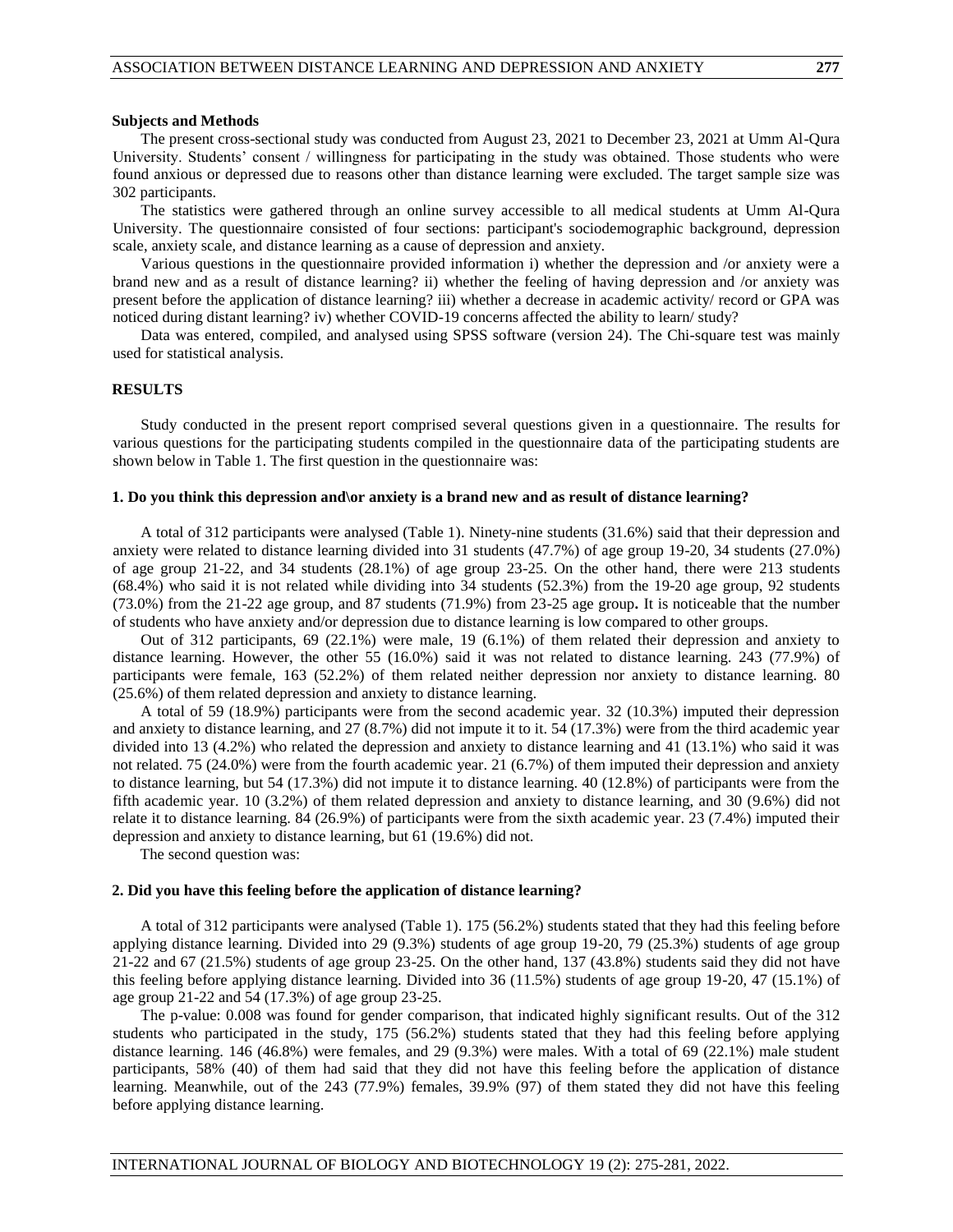A high significance with the academic year (p-value: 0.001) was found. 42.4% (25) of the second academic year students who participated had chosen the "yes" option. They had this feeling before applying distance learning. 57.6% (34), i.e., most of them had chosen "no". on the other hand. Most of the 4th and the sixth academic year students chose the "yes" option stating that they had this feeling before the application of distance learning 76.0% (57), and 56.0% (47), respectively.

The third question was:

| Questions*  | YES % | NO % |
|-------------|-------|------|
| A           | 31.6  | 68.4 |
| B           | 56.2  | 43.8 |
| $\mathbf C$ | 42.8  | 57.2 |
| D           | 62.3  | 37.7 |

Table 1. Results of various questions in the questionnaire (questions A, B, C and D; N=312).

\*A= Do you think this depression and\or anxiety is a brand new and as result of distance learning?

B= Did you have this feeling before the application of distance learning?

C= Have you noticed a decrease in your academic activity or GPA in distant learning?

D= Do you think that COVID-19 concerns impact your ability to learn/study?

### **3. Have you noticed a decrease in your academic activity or GPA in distant learning?**

According to age, highly significant results were obtained for the effect of distance learning on the GPA (Table 1). Out of 65 respondents aged 19-20, 51 (78.5 %) chose yes, and 14 (21.5%) chose no, indicating that distance learning was a strong predictor of reduced GPA in this age group. At the age of 21-22, 126 respondents said yes (40.5 %), whereas 75 (59.5 %) chose no, indicating that distance learning had a moderate effect on the GPA in this age range. At age 23-25 of the 121 respondents, 32 (26.4 %) chose yes, while 89 (73.6 %) chose no, indicating that distance learning had little effect on this age group's GPA.

The p-value was 0.01 for gender, demonstrated that distance learning had a very significant effect on GPA. This implies that out of 243 female respondents, 95 (39.1%) picked yes, while 148 (60.9%) chose no, demonstrating that distant education had minimal influence on female respondents. Out of 69 male respondents, 39 (56.5%) selected yes, while 30 (43.5%) selected no, showing that distance learning had a modest influence on male respondents' GPA.

According to the academic year, the distance learning highly significantly affects the GPA. By which, of the 59 total respondents in the second year, 47 (79.7%) picked yes, while only 12 (20.3%) selected no, suggesting that distance learning was a significant predictor of lower GPAs among students in this academic year. Among 54 thirdyear students, 26 (48.1%) responded yes, while 28 (51.9%) opted no, indicating that remote education had a negligible effect among students in this academic year. Among the 75 fourth-year students who responded, 32 (42.8%) selected yes, while 43 (57.2%) selected no, indicating that remote education had little impact on this academic year's students. With a total of 40 respondents from fifth-year students, 12 (30%) picked yes, while 28 (70%) chose no, showing that distance learning had minimal influence on this academic year's students. Among the 84 sixth-year students who responded, 17 (20.2%) selected yes, while 67 (79.8%) selected no, showing that distance learning had minimal impact on this academic year's students.

Overall, 134 (42.8%) said yes, and 178 (57.2%) chose no, indicating that distance learning had a moderate effect on the GPA overall.

The next question was:

#### **4. Do you think that COVID-19 concerns impact your ability to learn/study?**

A total of 312 participants were analysed (Table 1). 195 students (62.3%) were those having feeling that they got affected by the pandemic. Divided into 51 students (16.3%) of age group 19-20, 75 students (24.0%) of age group 21-22 and 69 students (22.1%) of age group 23-25. On other hand there were 117 students (37.7%) divided into 14 students (4.5%) from 19-20 age group, 51 students (16.3%) from 21-22 age group and 52 students (16.7%) from 23-25 age group.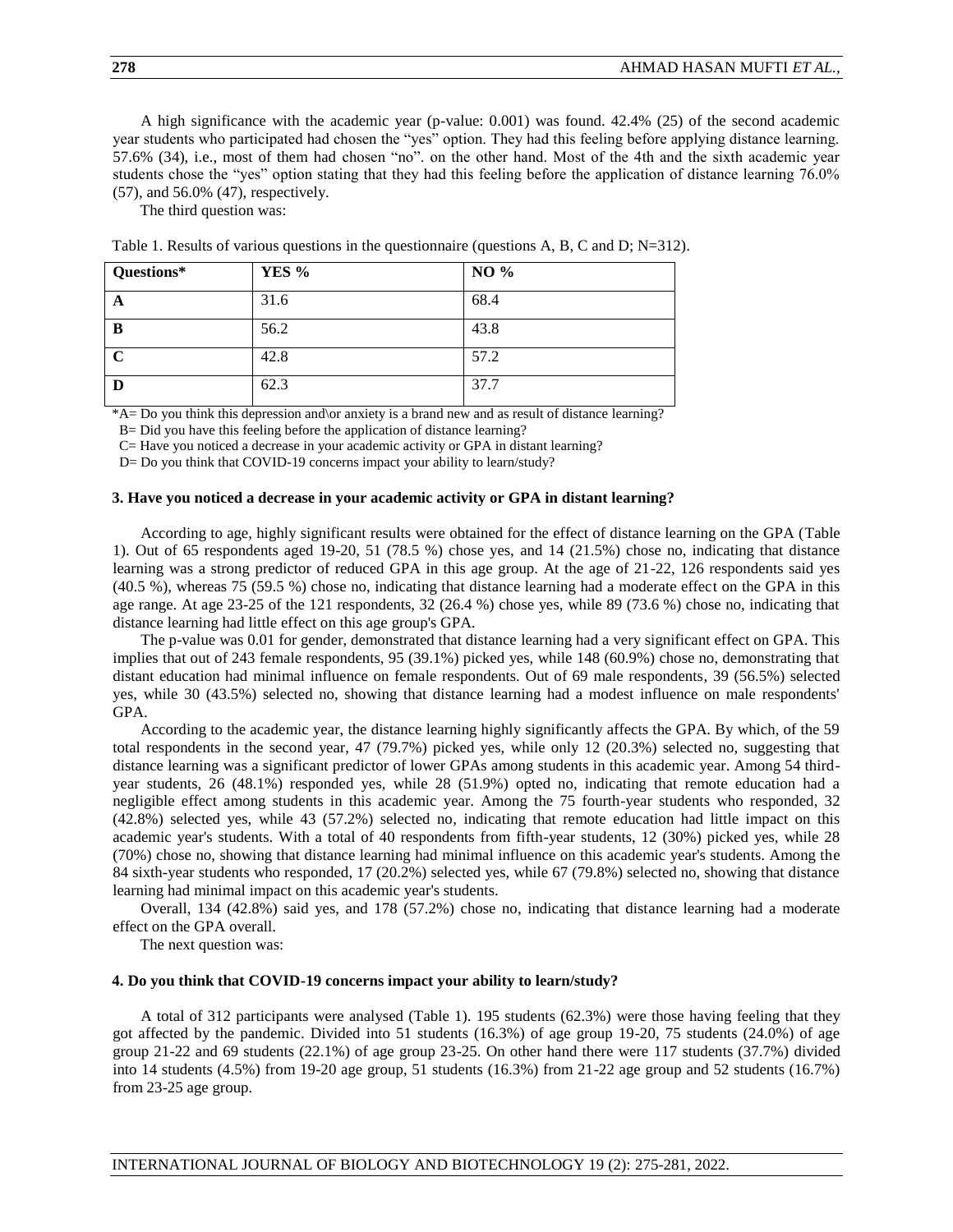It was noticed that 195 out of 312 students found that they were affected by the pandemic compared to other groups. The students of age group (21-22) were the most affected group. Out of 312 participants, 69 (22.1%) were male, 44(22.6%) of them said COVID-19 impacts their ability to learn/study, the other 25 (21.4%) said COVID-19 did not impact their ability to learn/study. 243 (77.9%) of participants were females, 151 (48.4%) of them said COVID-19 impact their ability to learn/study; meanwhile, 92 (29.5%) said COVID-19 did not impact their ability to learn/study.

A total of 59 (18.9%) participants were from the second academic year. 48(15.4%) said COVID-19 impacted their ability to learn/study, whereas 11 (3.5%) said COVID-19 did not impact their ability to learn/study. 54(17.3%) were from third academic year, 18 (5.8%) said that COVID-19 did not impact their ability to learn/study. 36 (11.5) said that COVID-19 impacted their ability to learn/study. 75 (24.0%) were from the fourth academic year. 43(13.8%) said that COVID-19 impacted their ability to learn/study, but 32 (10.3%) said COVID-19 did not impact their ability to learn/study. 40 (12.8%) of participants were from the fifth academic year. 26 (8.3%) of them said COVID-19 impacted their ability to learn/study, and 14 (4.5%) said COVID-19 did not impact their ability to learn/study. 84 (26.9%) of participants were from the sixth academic year. 42(13.5%) said COVID-19 impacted their ability to learn/study, and 42 (13.5%) did not.

## **DISCUSSION**

Influence of anxiety and depression on distance learning investigated in the present report seems quite similar as noticed in another study (Gibbs and Habeshaw, 1992). The present study shows that most of the students who did not relate their anxiety and depression to distance learning were from age group 21-22 and above, and the students who related their depression and anxiety to distance learning were from age group 19-20. Those students were in high school before the pandemic; thus, they related their depression and anxiety to distance learning. Comparing studying in high school, which is easier than university, especially medical college, is one of the hardest specialties in university. One main reason behind anxiety and depression to distance learning especially in those of age group 19-20 revealed in the present report partly seems also due to the most significant drawbacks mentioned as substandard technological setup and a lack of direct interaction, where a majority of students were found dissatisfied with their experience (A-Balas *et al*., 2020).

One part of the results shows that 57% of the students in the second academic year did not have these same feelings before the transmission of distance education, which in turn shows that the difference in the method of education, especially in the primary years, had a role in influencing their psychological state, provides evidence for a previous report (Choi *et al*., 2017). On the other hand, students in the fourth and sixth academic year 76.0% (57) and 56.0% (47) respectively had these feelings of depression, which may be due to the difficulty of studying and not due to the difference in the method of education. We found that distance learning did not impact most of the participant's feelings (56.1%), except for the 19-20 age group, 55.4% of them had stated that they experienced different feelings after applying distance learning; it could be multifactorial as their young age and as they are at their first year in medical college, which would put them in a different environment and a different level of learning challenges, as depression and anxiety itself is related inversely to the online learning education (Choi *et al*., 2017).

Depending on the results, it was found that 58% of the male students did not have this feeling before applying the distance study, which indicates that the change in the method of education had a significant impact on the students. On the other hand, 60% of the female students had this feeling before applying for the distance study, which indicates that depression and anxiety in females are not linked to distance learning. This is evident in another report where male students compared to female students felt slightly high anxiety levels due to different anxiety factors under study (Ajmal and Ahmad, 2019).

According to age and academic year, most students impacted by distance learning are between the ages of 19 and 20 in their second year of medical school, the other age and academic year groups have little to no change in their GPA. Thus, we may conclude that among those aged 19-20 or in their second year of medical school, the underlying cause is distance learning and alterations in the study approach as they just came from the pre-medical year. According to males and females, GPA was less affected among females while modest effect among males, that might be explained by an earlier report (Ajmal and Ahmad, 2019), explaining the influence of anxiety due to various anxiety factors.

The most affected group age by the COVID-19 pandemic was between 21 and 22 years old (24.0%), due to the great change taking place in their lives at this stage, the challenges they face, the lack of experience in studying medicine, the lack of clarity about the mechanism of distance learning, as well as the lack of an appropriate environment for learning. Similar results were obtained in another study where COVID-19 pandemic demonstrated a significant proportion of university students having depression and anxiety symptoms throughout the pandemic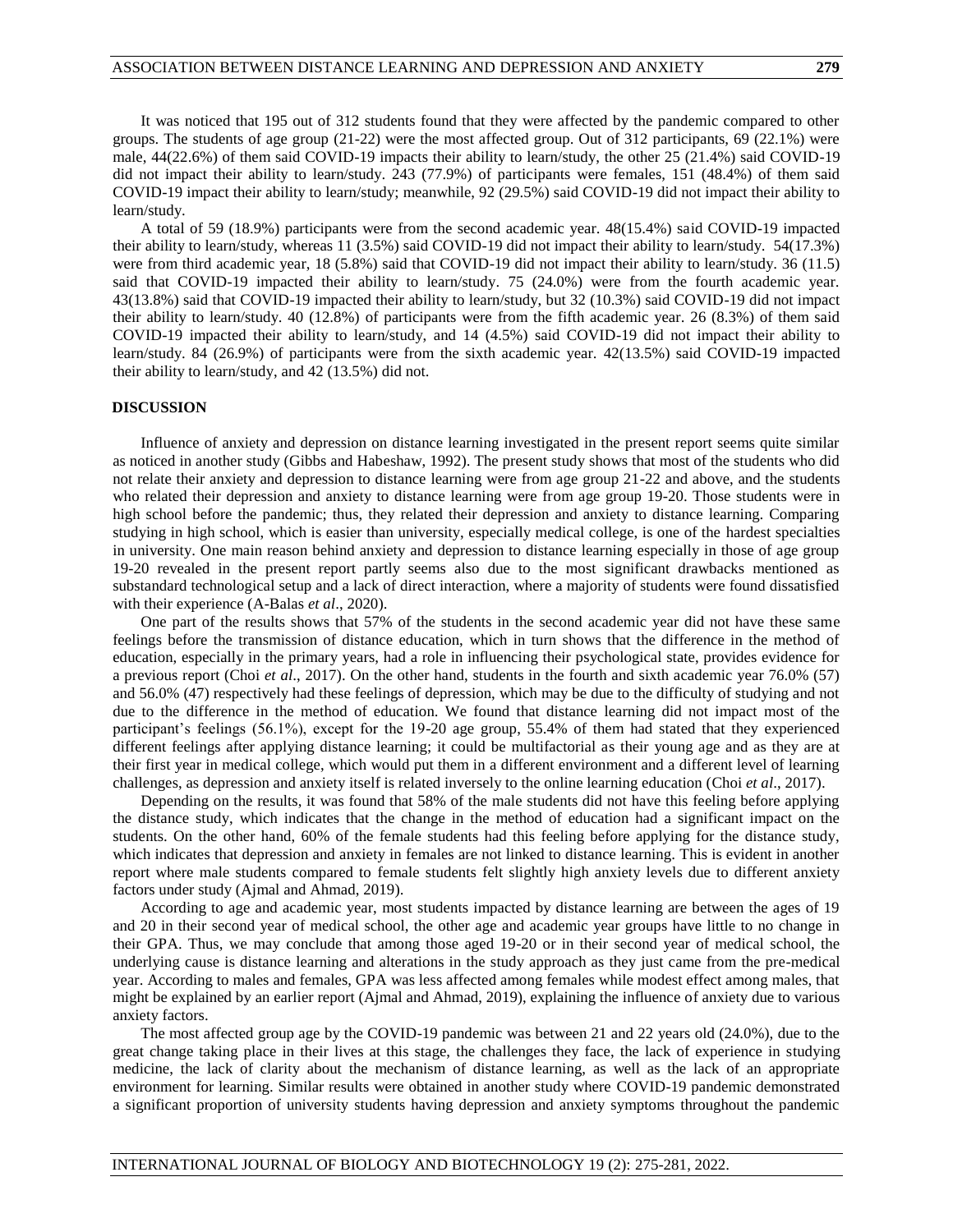(Islam *et al*., 2020). Financial insecurity has been linked to increased depression and anxiety among university students along with academic and professional insecurity (Islam *et al*., 2020). It is noticed that the second year was affected by the COVID-19 pandemic due to the change in the school system and the difference in the amount of scientific material, while the sixth year is the least affected by this pandemic due to their adequate understanding of the study system and their adaptation to studying medicine in general.

The present study reveals that 243 (77.9%) of participants were females, and 151 (77.4%) of them were more affected than males by the Covid-19 pandemic, because women have other responsibilities, such as caring for the home, some of these women may be mothers and have children that must be taken care of, also because women are more susceptible to anxiety and depression, which contributed to their impact on this pandemic more.

This part of the results is evident in a report where a moderate to high-stress level during COVID-19 pandemic among Saudi students was noticed, and most of the participants having high stress were female (74.7%) and secondary school (79.8%) students (Al-Ateeq *et al*., 2020).

There is a potential cross-sectional study similar to the present work (Qanash *et al*., 2020), that was conducted in the western region of the Kingdom of Saudi Arabia and aimed to assess the psychological impact of the COVID pandemic on health science students in the Kingdom of Saudi Arabia and to determine the students' perception of the distance learning process since the imposition of the curfew. The results showed that the younger age and female gender were more psychologically affected, and the students who did not suffer from depression and anxiety were more likely to prefer distance learning, while the students who suffered from anxiety and depression did not agree with that (Qanash *et al*., 2020).

Limitations in the current study mainly include a small sample size especially for male participants in the present study. Hence, further well controlled studies using large sample size might clarify the precise association between distance learning and depression and anxiety in subjects with various age groups.

#### **Conclusion**

The forced transition to a distance learning format has become a new challenge for medical students. It is found that there is no or little association between distance learning and the occurrence of depression and anxiety. It is noticed that the age group 19-20 years in the second year were the most affected according to age and academic year. Summarizing all together, and based on the current results, distance learning had little to no effect on students' mental status. However, there are enough number of students who relate their depression and anxiety to distance learning. Thus, we cannot neglect students who were affected.

# **REFERENCES**

- Ajmal, M. and S. Ahmad (2019). Exploration of Anxiety Factors among Students of Distance Learning: A Case Study of Allama Iqbal Open University. *Bulletin of Education and Research*, 41(2): 67-78.
- Al-Ateeq, D.A., S. Aljhani and D. AlEesa (2020). Perceived stress among students in virtual classrooms during the COVID-19 outbreak in KSA. *Journal of Taibah University Medical Sciences*, 15(5): 398-403.
- Al-Balas, M., H.I. Al-Balas, H.M. Jaber, K. Obeidat, H. Al-Balas, E.A. Aborajooh *et al*. (2020). Distance learning in clinical medical education amid COVID-19 pandemic in Jordan: current situation, challenges, and perspectives. *BMC medical education*, 20(1):341. doi: 10.1186/s12909-020-02257-4.
- Bao, Y., Y. Sun, S. Meng, J. Shi and L. Lu (2020). 2019-nCoV epidemic: address mental health care to empower society. *The Lancet*, 395(10224): e37-e38. doi: 10.1016/S0140-6736(20)30309-3.
- Chavez, S., B. Long, A. Koyfman and S.Y. Liang (2021). Coronavirus Disease (COVID-19): A primer for emergency physicians. *The American Journal of Emergency Medicine*, 44: 220-229.
- Choi, D.H., W. Yoo, G.Y. Noh and K. Park (2017). The impact of social media on risk perceptions during the MERS outbreak in South Korea. *Computers in Human Behavior,* 72: 422-431.
- Dong, L., S. Hu and J. Gao (2020). Discovering drugs to treat coronavirus disease 2019 (COVID-19). *Drug discoveries & therapeutics*, 14(1): 58-60.
- Fidalgo, P., J. Thormann, O. Kulyk and J.A. Lencastre (2020). Students' perceptions on distance education: A multinational study. *International Journal of Educational Technology in Higher Education,* 17(1): 18. doi:10.1186/s41239-020-00194-2
- Gao, J., P. Zheng, Y. Jia, H. Chen, Y. Mao, S. Chen, *et al*. (2020). Mental health problems and social media exposure during COVID-19 outbreak. *Plos one*, 15(4): e0231924. doi: 10.1371/journal.pone.0231924.
- Gibbs, G. and T. Habeshaw (1992). Preparing to Teach: An Introduction to Effective Teaching in Higher Education. Technical & Educational Services Ltd. Published online.